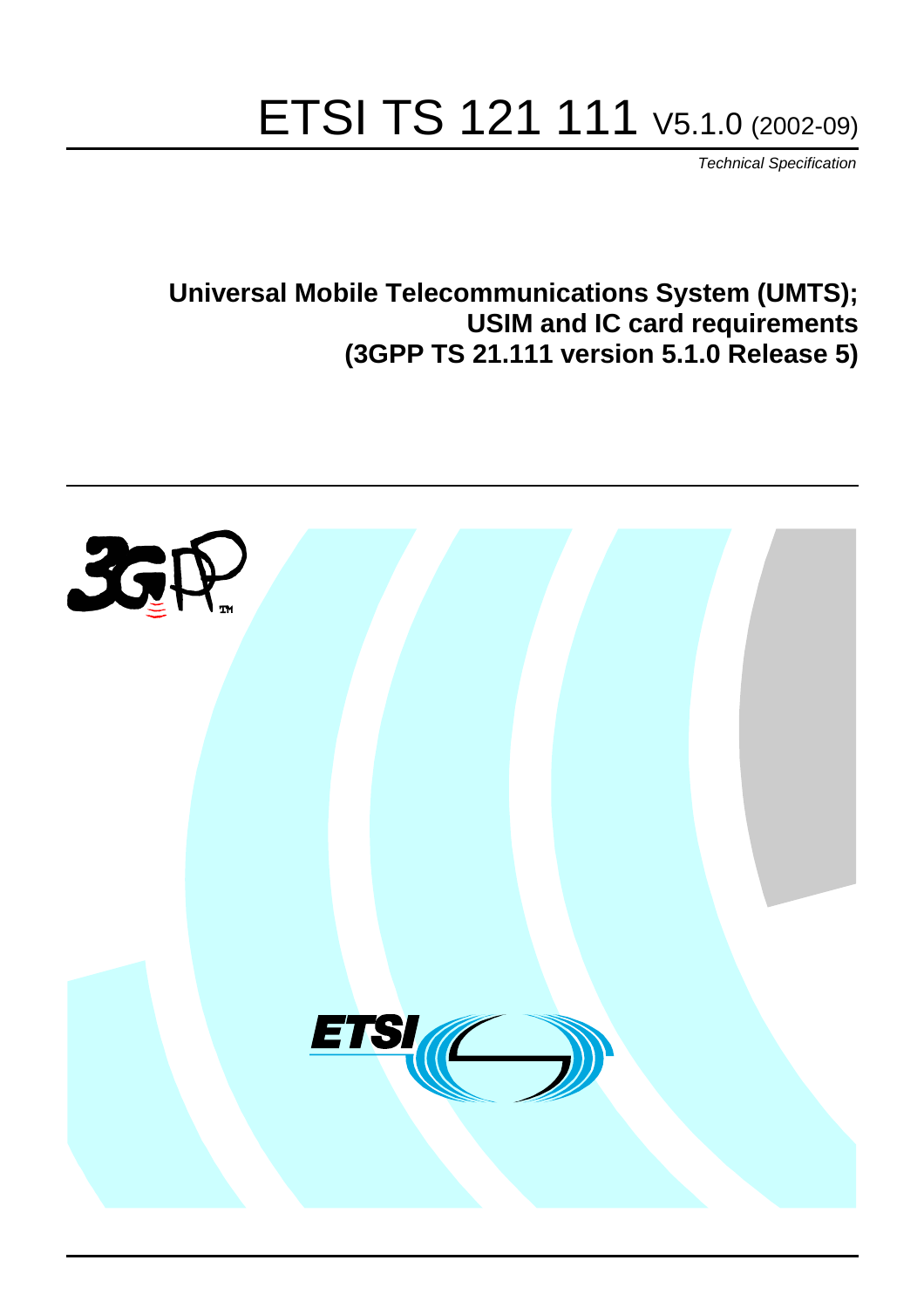Reference RTS/TSGT-0321111v510

> Keywords UMTS

#### **ETSI**

#### 650 Route des Lucioles F-06921 Sophia Antipolis Cedex - FRANCE

Tel.: +33 4 92 94 42 00 Fax: +33 4 93 65 47 16

Siret N° 348 623 562 00017 - NAF 742 C Association à but non lucratif enregistrée à la Sous-Préfecture de Grasse (06) N° 7803/88

#### **Important notice**

Individual copies of the present document can be downloaded from: [http://www.etsi.org](http://www.etsi.org/)

The present document may be made available in more than one electronic version or in print. In any case of existing or perceived difference in contents between such versions, the reference version is the Portable Document Format (PDF). In case of dispute, the reference shall be the printing on ETSI printers of the PDF version kept on a specific network drive within ETSI Secretariat.

Users of the present document should be aware that the document may be subject to revision or change of status. Information on the current status of this and other ETSI documents is available at <http://portal.etsi.org/tb/status/status.asp>

> If you find errors in the present document, send your comment to: [editor@etsi.fr](mailto:editor@etsi.fr)

#### **Copyright Notification**

No part may be reproduced except as authorized by written permission. The copyright and the foregoing restriction extend to reproduction in all media.

> © European Telecommunications Standards Institute 2002. All rights reserved.

**DECT**TM, **PLUGTESTS**TM and **UMTS**TM are Trade Marks of ETSI registered for the benefit of its Members. **TIPHON**TM and the **TIPHON logo** are Trade Marks currently being registered by ETSI for the benefit of its Members. **3GPP**TM is a Trade Mark of ETSI registered for the benefit of its Members and of the 3GPP Organizational Partners.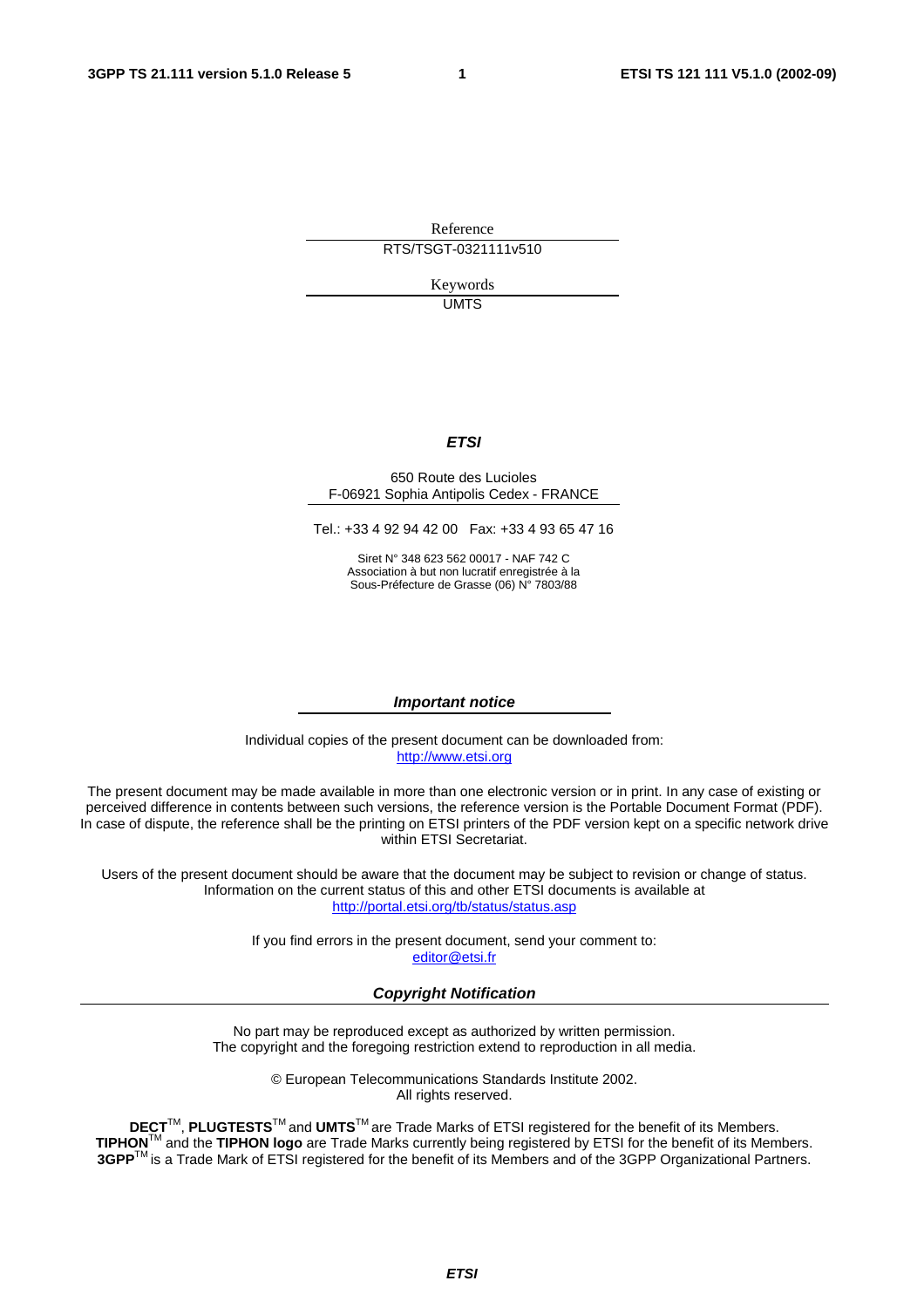### Intellectual Property Rights

IPRs essential or potentially essential to the present document may have been declared to ETSI. The information pertaining to these essential IPRs, if any, is publicly available for **ETSI members and non-members**, and can be found in ETSI SR 000 314: *"Intellectual Property Rights (IPRs); Essential, or potentially Essential, IPRs notified to ETSI in respect of ETSI standards"*, which is available from the ETSI Secretariat. Latest updates are available on the ETSI Web server ([http://webapp.etsi.org/IPR/home.asp\)](http://webapp.etsi.org/IPR/home.asp).

Pursuant to the ETSI IPR Policy, no investigation, including IPR searches, has been carried out by ETSI. No guarantee can be given as to the existence of other IPRs not referenced in ETSI SR 000 314 (or the updates on the ETSI Web server) which are, or may be, or may become, essential to the present document.

### Foreword

This Technical Specification (TS) has been produced by ETSI 3rd Generation Partnership Project (3GPP).

The present document may refer to technical specifications or reports using their 3GPP identities, UMTS identities or GSM identities. These should be interpreted as being references to the corresponding ETSI deliverables.

The cross reference between GSM, UMTS, 3GPP and ETSI identities can be found under [www.etsi.org/key](http://www.etsi.org/key) .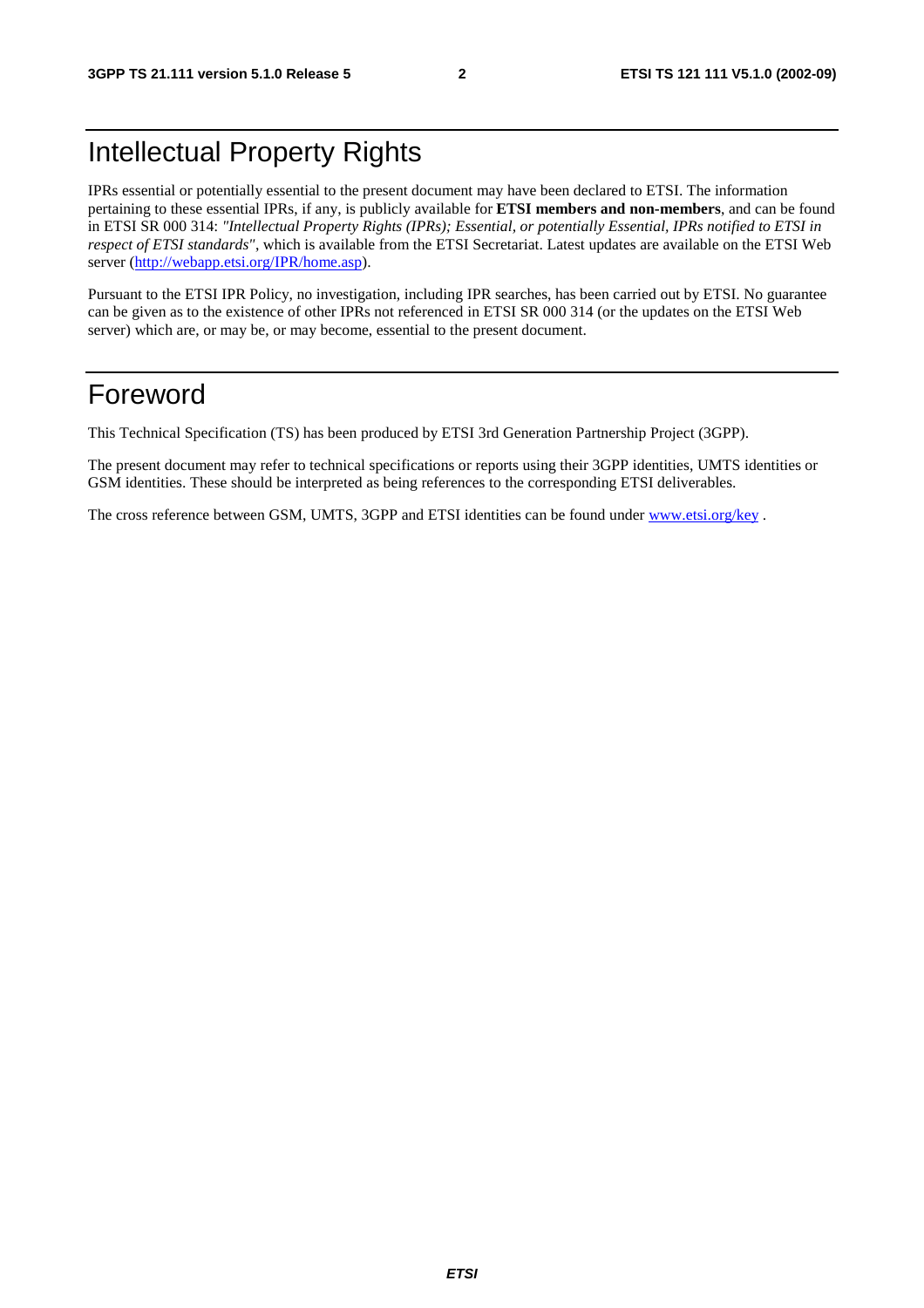$\mathbf{3}$ 

# Contents

| -1               |  |
|------------------|--|
| 2                |  |
| 2.1              |  |
| 2.2              |  |
| 3                |  |
| 3.1              |  |
| 3.2<br>3.3       |  |
|                  |  |
| 4                |  |
| 5<br>5.1         |  |
| 5.2              |  |
| 5.3              |  |
| 5.4              |  |
| 5.5              |  |
| 5.6              |  |
| 5.7              |  |
| 6                |  |
| 6.1              |  |
| 6.2              |  |
| 7                |  |
| 7.1              |  |
| 7.2              |  |
| 7.3<br>7.4       |  |
| 7.5              |  |
| 8                |  |
| 8.1              |  |
| 8.2              |  |
| 9                |  |
| 9.1              |  |
|                  |  |
| 10<br>10.1       |  |
| 10.2             |  |
| 10.2.1           |  |
| 10.2.2           |  |
| 10.2.3           |  |
| 10.2.4           |  |
| 10.2.5<br>10.2.6 |  |
| 10.2.7           |  |
| 10.3             |  |
| 11               |  |
| 11.1             |  |
| 11.2             |  |
|                  |  |
|                  |  |
|                  |  |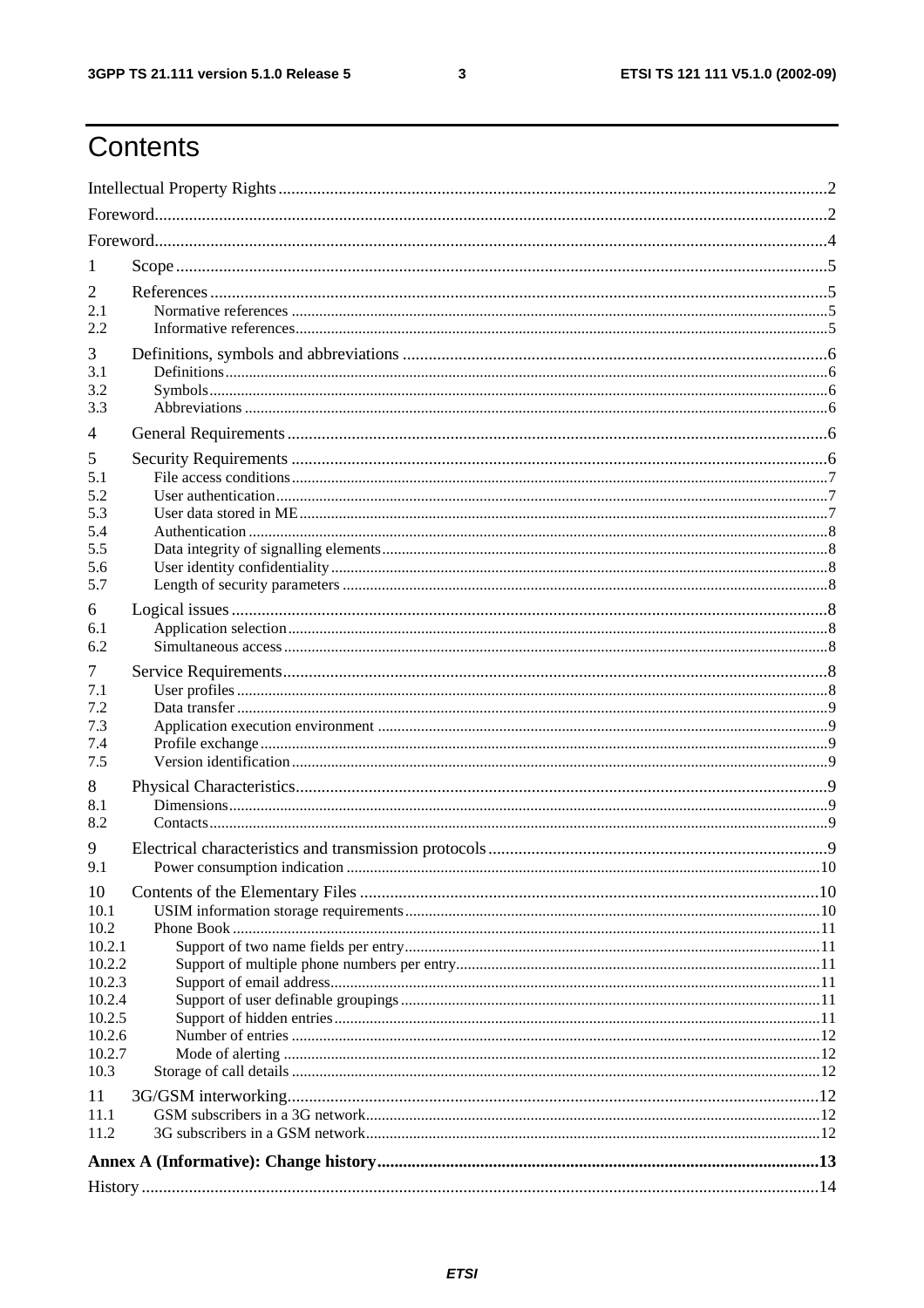### Foreword

This Technical Specification has been produced by the 3GPP.

The contents of the present document are subject to continuing work within the TSG and may change following formal TSG approval. Should the TSG modify the contents of this TS, it will be re-released by the TSG with an identifying change of release date and an increase in version number as follows:

Version x.y.z

where:

- x the first digit:
	- 1 presented to TSG for information;
	- 2 presented to TSG for approval;
	- $\geq$ 3 Indicates TSG approved document under change control.
- y the second digit is incremented for all changes of substance, i.e. technical enhancements, corrections, updates, etc.
- z the third digit is incremented when editorial only changes have been incorporated in the document.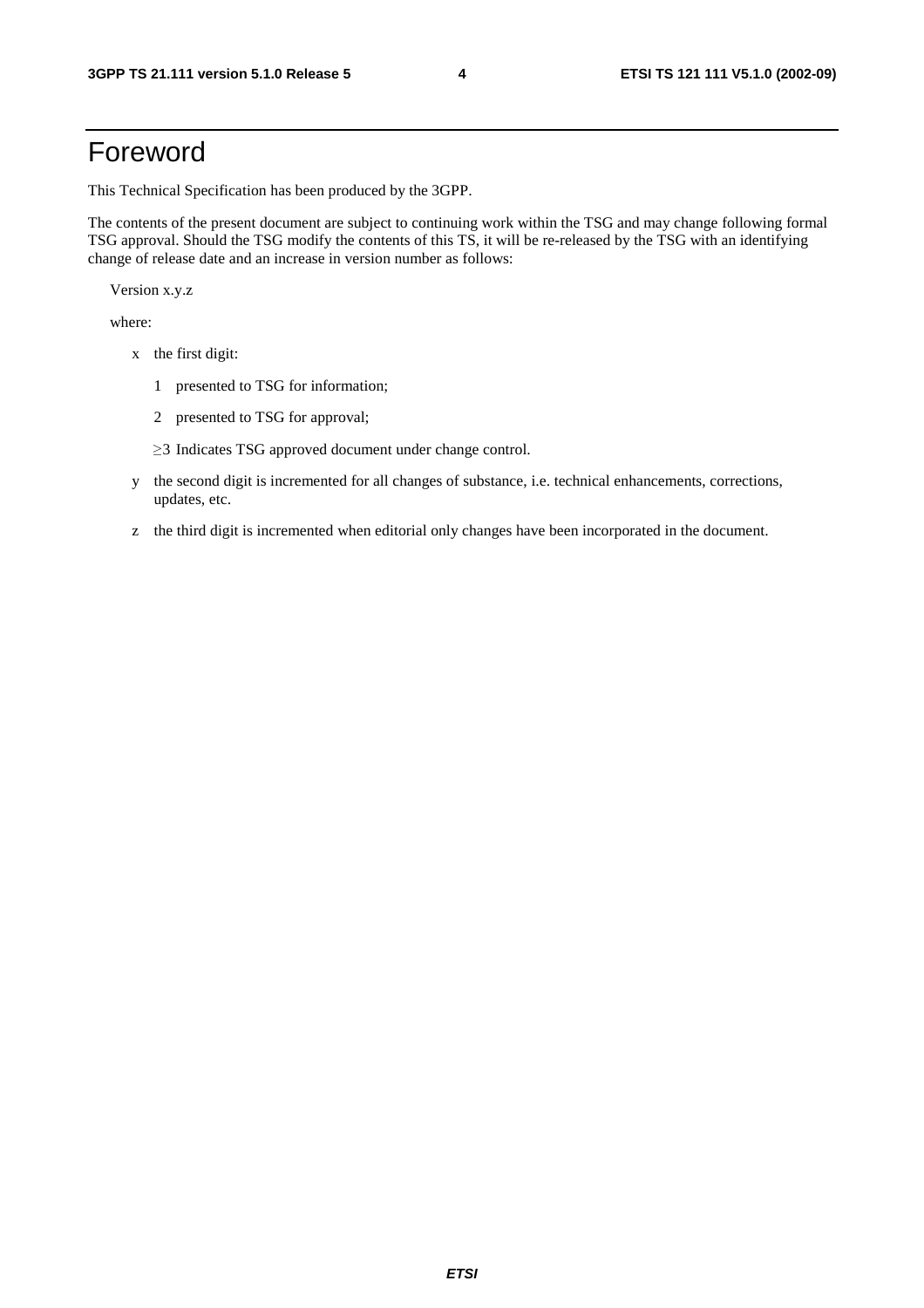#### 1 Scope

This document defines the requirements of the USIM (Universal Subscriber Identity Module) and the IC card for 3G (UICC). These are derived from the service and security requirements defined in 3G TS 22.100 [1] and 3G TS 22.101 [2]. The USIM is a 3G application on an IC card. It inter-operates with a 3G terminal and provides access to 3G services. This document is intended to serve as a basis for the detailed specification of the USIM and the UICC, and the interface to the 3G terminal.

### 2 References

#### 2.1 Normative references

The following documents contain provisions which, through reference in this text, constitute provisions of the present document.

- References are either specific (identified by date of publication, edition number, version number, etc.) or non-specific.
- For a specific reference, subsequent revisions do not apply.
- For a non-specific reference, the latest version applies.
- [1] 3GPP TS 22.100: "UMTS phase 1 Release 99".
- [2] 3GPP TS 22.101: "Service principles".
- [3] 3GPP TS 31.101: "UICC-Terminal Interface; Physical and Logical Characteristics".
- [4] 3GPP TS 31.102: "Characteristics of the USIM application"
- [5] 3GPP TS 31.110: "Numbering system for telecommunication IC card applications".
- [6] 3GPP TS 31.111: "USIM Application Toolkit (USAT)".
- [7] 3GPP TS 33.102: "3G Security: Security Architecture".
- [8] 3GPP TS 11.11: "Specification of the Subscriber Identity Module Mobile Equipment (SIM ME) interface".
- [9] 3GPP TS 11.12: "Specification of the 3 Volt Subscriber Identity Module Mobile Equipment (SIM - ME) interface".
- [10] 3GPP TS 11.18: "Specification of the 1.8 Volt Subscriber Identity Module Mobile Equipment (SIM - ME) interface".
- [11] ISO/IEC 7816-3 (1997): "Identification cards Integrated circuit(s) cards with contacts, Part 3: Electronic signals and transmission protocols".
- [12] ISO/IEC 7816-4 (1995): "Identification cards Integrated circuit(s) cards with contacts, Part 4: Interindustry commands for interchange".
- [13] ISO/IEC 7816-5 (1994): "Identification cards Integrated circuit(s) cards with contacts, Part 5: Numbering system and registration procedure for application identifiers".

#### 2.2 Informative references

- [20] 3GPP TS 02.48: " Security Mechanisms for the SIM application toolkit; Stage 1".
- [21] 3GPP TS 03.48: "Security Mechanisms for the SIM application toolkit; Stage 2".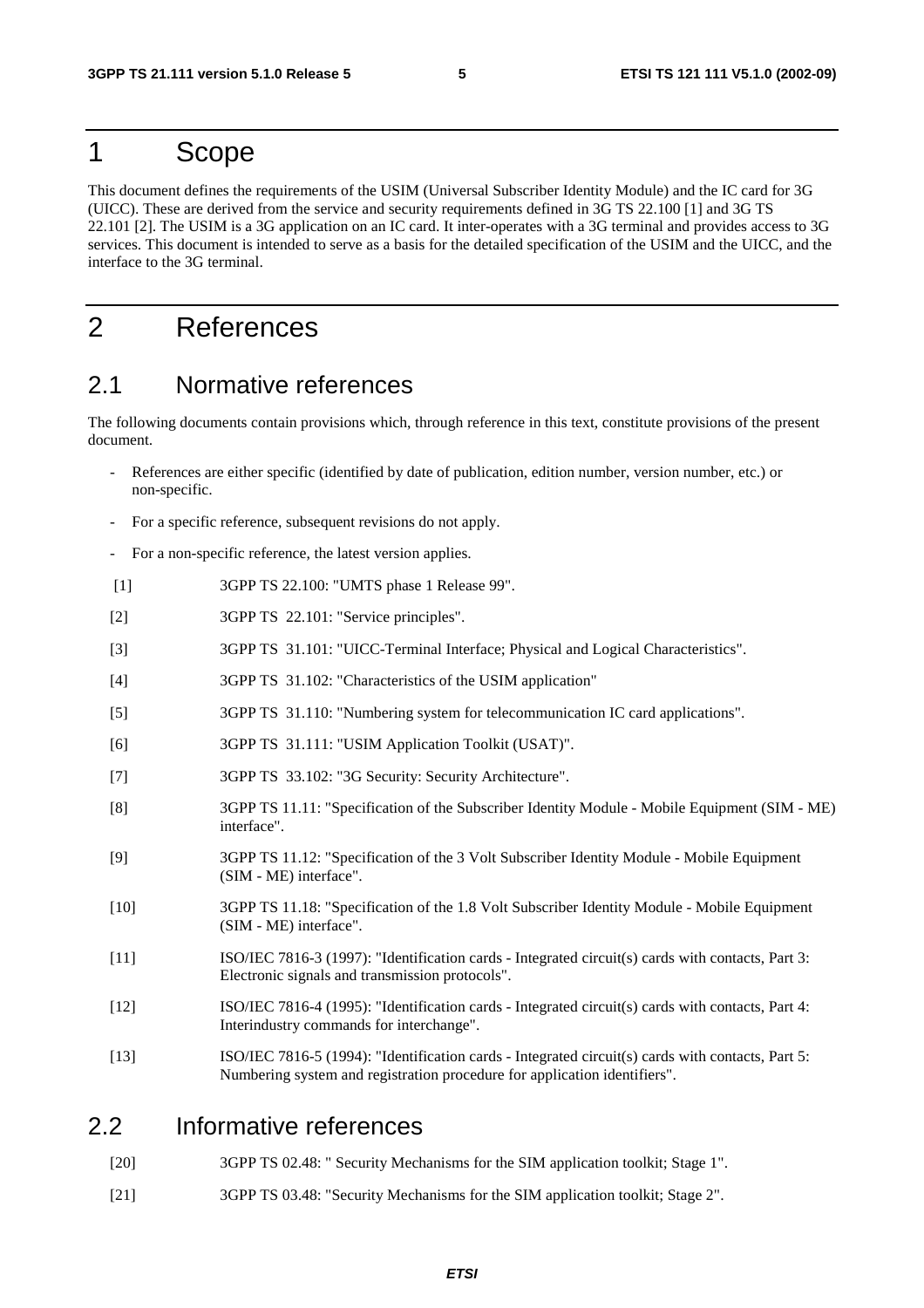### 3 Definitions, symbols and abbreviations

#### 3.1 Definitions

For the purposes of the present document, the following definitions apply:

| UICC | A removable IC card containing a USIM. |
|------|----------------------------------------|
|------|----------------------------------------|

USIM A 3G application on an IC card.

#### 3.2 Symbols

Vpp Programming voltage

#### 3.3 Abbreviations

For the purposes of the present document, the following abbreviations apply:

| <b>ADN</b>  | <b>Abbreviated Dialling Number</b>              |
|-------------|-------------------------------------------------|
| <b>ATR</b>  | Answer To Reset                                 |
| DF          | Dedicated File                                  |
| EF          | Elementary File                                 |
| <b>FFS</b>  | For Further Study                               |
| <b>ICC</b>  | <b>Integrated Circuit Card</b>                  |
| IK          | Integrity Key                                   |
| <b>IMSI</b> | <b>International Mobile Subscriber Identity</b> |
| ME          | Mobile Equipment                                |
| MF          | Master File                                     |
| <b>PIN</b>  | Personal Identification Number                  |
| <b>PPS</b>  | Protocol and Parameter Selection                |
| <b>SIM</b>  | <b>Subscriber Identity Module</b>               |
| UІА         | 3G Integrity Algorithm                          |
| USIM        | Universal Subscriber Identity Module            |
|             |                                                 |

### 4 General Requirements

The UICC shall be a removable module containing a USIM. The USIM shall contain an identity which unambiguously identifies a subscriber.

For access to 3G services, a UICC containing a valid USIM shall be present at all times, other than for emergency calls.

The specifications shall support the security requirements as defined in 33.102 [7].

The USIM shall provide storage for subscription and subscriber related information.

The UICC/USIM may also contain applications which use the features defined in the USIM Application Toolkit specification 3G TS 31.111 [6].

### 5 Security Requirements

The USIM shall be used to provide security features. If the UICC is removed from the 3G terminal, the service shall be terminated immediately. The functions of the USIM include authenticating itself to the network and vice versa, authenticating the user and providing additional security functions as defined in 3G TS 33.102 [7].

The USIM shall be unambiguously identified, also in the case of pre-paid subscriptions.

Means shall be provided to prevent fraudulent use of stolen IC Cards.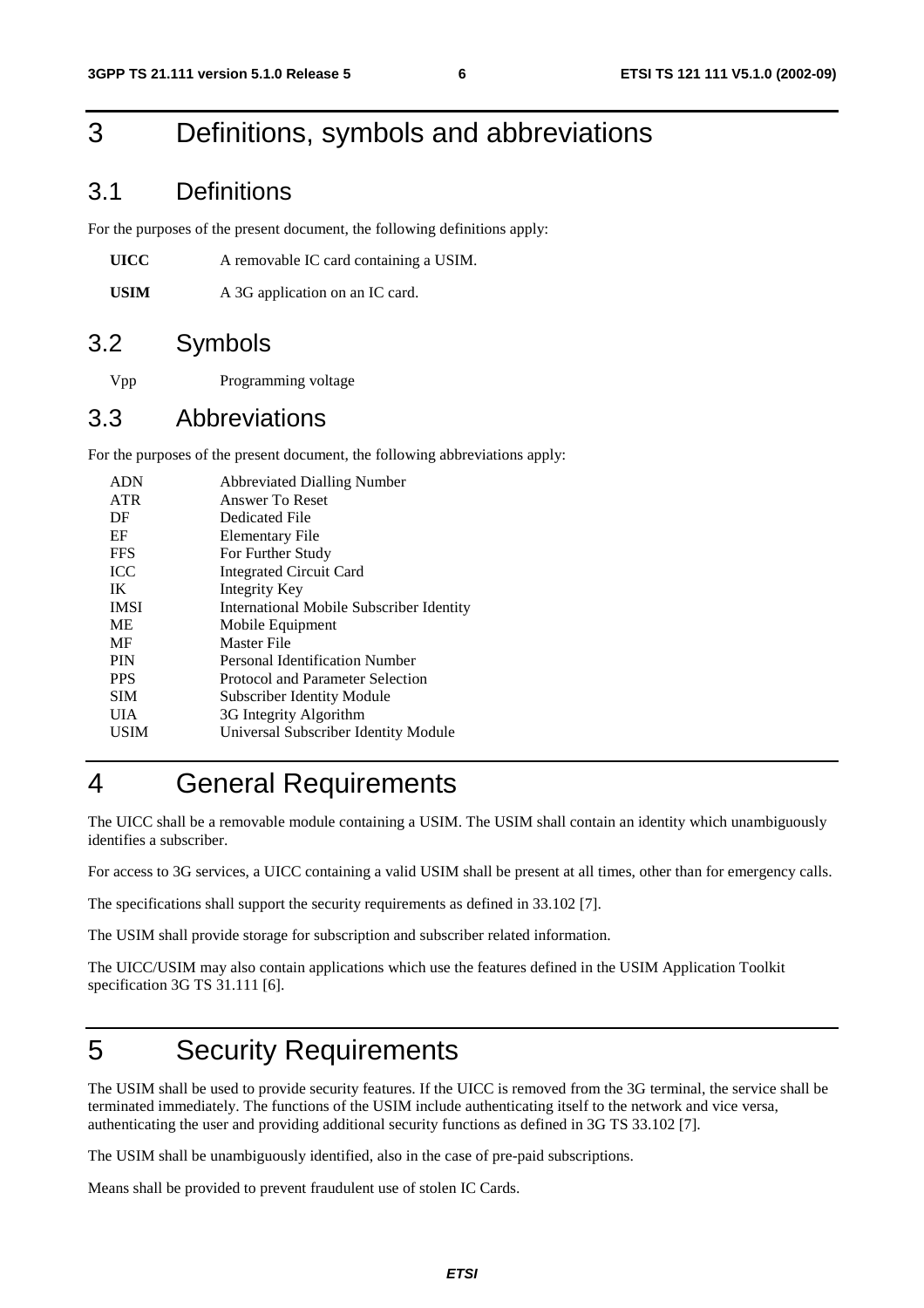It shall not be possible to access data intended for USIM internal use, e.g. authentication keys.

Further details of the following requirements are given in 33.102 [7].

#### 5.1 File access conditions

Actions, such as READ, UPDATE on UICC data shall be controlled by access conditions. These shall be satisfied prior to the action being performed.

Since a UICC may contain multiple (3G and non-3G) applications, a flexible method of controlling file access shall be provided.

#### 5.2 User authentication

The USIM shall support means to authenticate the user, to provide, for example, protection against the use of stolen cards. For the USIM, authentication shall be performed by the verification of a numeric PIN of four (4) to eight (8) decimal digits.

A function to disable user authentication may exist which may be inhibited by the application provider, in which case the user shall always use the PIN. Otherwise, the user may decide whether or not to make use of the user authentication function. If disabled, the user authentication function remains disabled until the user specifically re-enables it.

Following correct PIN presentation, the ME may perform functions and actions on USIM data, which are protected by the relevant access condition.

If an incorrect PIN is entered, an indication shall be given to the user. After three (3) consecutive incorrect entries the relevant PIN is blocked, i.e. functions and actions on data protected by the access condition shall no longer be possible, even if between attempts the UICC has been removed, the USIM has been deselected or the ME has been switched off. Once a PIN is blocked, further PIN verifications shall be denied.

The USIM shall support a mechanism for unblocking a blocked PIN. Unblocking of a PIN is performed by using the relevant PIN Unblocking Key.

PINs, but not Unblock PINS, shall be changeable by the user following correct entry of either the current PIN or Unblock PIN.

The Unblock PIN shall consist of eight (8) decimal digits and shall not be changeable by the user. If an incorrect Unblock PIN is presented, an indication shall be given to the user. After ten (10) consecutive incorrect entries, the Unblock PIN shall be blocked, even if between attempts the UICC has been removed, the USIM has been deselected or the ME has been switched off. Unblocking of a blocked PIN shall not be possible.

It shall not be possible to read PINs or Unblock PINs.

#### 5.3 User data stored in ME

Subject to the exception below, all user related information transferred into the ME during network operations shall be deleted from the ME after removal of the UICC, deselection of the USIM, deactivation of the ME, or following an electrical reset of the UICC. [This includes any data that was transferred to the ME by USIM Application Toolkit commands. FFS]

User related security codes such as PIN and Unblock PIN may only be stored by the ME during the procedures involving such a code and shall be discarded by the ME immediately after completion of the procedure.

Optionally, an ME may retain some less security-sensitive data at UICC removal, USIM deselection or ME switch-off. Such data are SMS, ADN/SSC, FDN/SSC, LND. These data, when stored in the ME, shall only be readable/retrievable if the same USIM is reactivated (as determined by the IMSI). If the IMSI is retained in the ME for this purpose, it shall be stored securely and shall not be able to be read out.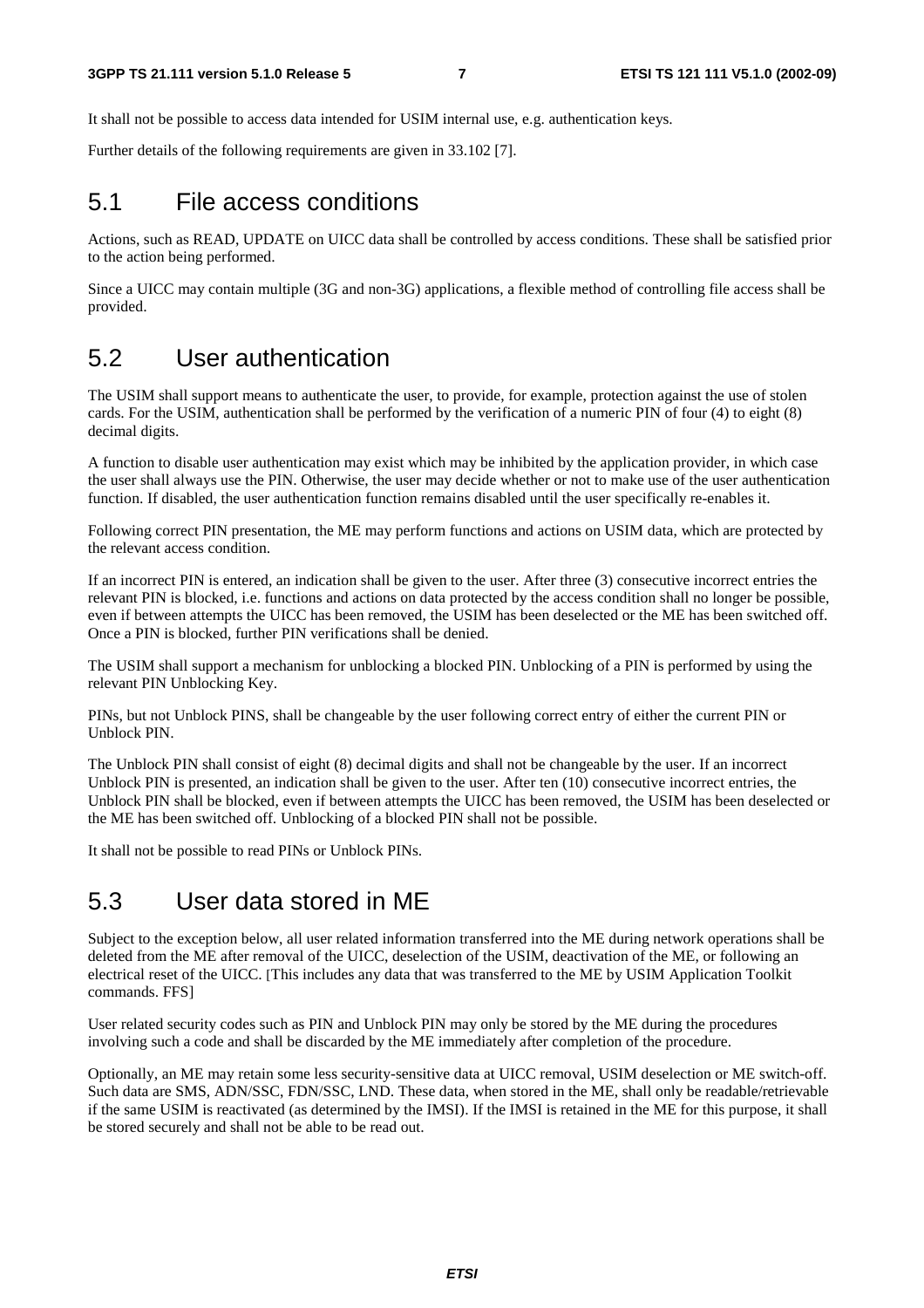#### 5.4 Authentication

A means shall be specified to mutually authenticate the USIM and the network by showing knowledge of a secret key K which is shared between and available only to the USIM and in the user's Home Environment. The method is composed of a challenge/response and key establishment protocol combined with a sequence number-based one-pass protocol for network authentication.

#### 5.5 Data integrity of signalling elements

Some signalling information elements are considered sensitive and must be integrity protected. An integrity function shall be applied on certain signalling information elements transmitted between the ME and the network.

The 3GPP Integrity Algorithm (UIA) is used with an Integrity Key (IK) to compute a message authentication code for a given message. The setting of IK is triggered by the authentication procedure. IK shall be stored on the USIM.

#### 5.6 User identity confidentiality

A mechanism shall be specified to provide user identity confidentiality by means of a temporary identity.

#### 5.7 Length of security parameters

In order to allow for enhancements of the security level in 3G, the following requirements shall be covered:

- all security-related parameters for 3G shall be accompanied by a length indicator;
- the USIM shall support variable-length security parameters.

If the USIM supports the GSM security mechanisms in addition to 3G security, fixed length security parameters according to GSM 11.11 [8] shall be supported in addition.

### 6 Logical issues

### 6.1 Application selection

In a multiapplication environment, a flexible application selection method is required. The application identifier defined in ISO/IEC 7816-5 [13] and 3G TS 31.110 [5] should be used for application selection. Direct application selection, including selection by partial DF name and the  $EF_{\text{DIR}}$  concept of ISO/IEC 7816-4 [12] shall be followed. In particular, a mechanism for the ME and the UICC shall be specified in order to allow the user, when the ME is in idle mode, to select and activate one amongst those which are available and supported by the ME (this will permit the user to choose, for instance, between 2 different USIM applications). At switch on, the last active USIM shall be automatically selected. The last active USIM shall be stored on the UICC. By default if there is no last active USIM defined in the UICC, the user shall be able to select the active USIM amongst those available on the UICC.

#### 6.2 Simultaneous access

A mechanism shall be specified for simultaneous access to several files or applications.

### 7 Service Requirements

#### 7.1 User profiles

Each USIM shall contain at least one user profile [FFS].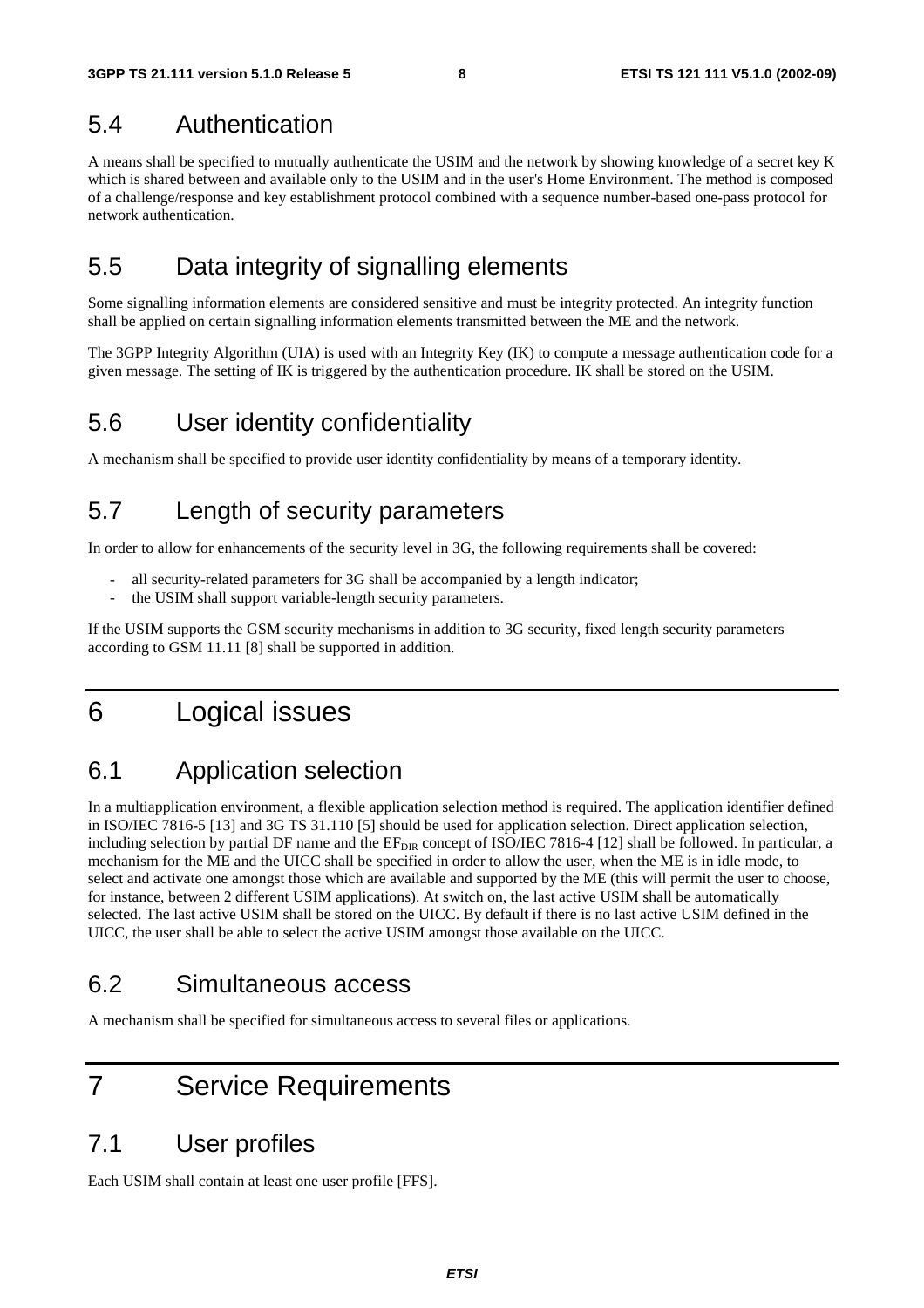#### 7.2 Data transfer

A mechanism allowing highly secure transfer of applications and/or associated data to/from the UICC/USIM shall be specified in line with the requirements in 3G TS 22.101 [2]. This requires a secure transfer mechanism. GSM 02.48 [20] and GSM 03.48 [21] could be considered here, however this is limited to the case where the application to be downloaded runs in the context of an existing subscription. The security requirements in the case where, for instance, a new USIM or other application has to be downloaded, requires further study.

It is envisaged that in early USIM specifications, the transfer of subscription-related applications (e.g. SIM application toolkit applications) will be specified. The generic application download (e.g. download of a new USIM) is not likely to be included in these early specifications.

Application creation comprises file creation and other administrative operations on the, as well as negotiation of code type or language.

#### 7.3 Application execution environment

An application execution environment may exist on the UICC/USIM which includes functionality defined in 3G TS 31.111 [6].

#### 7.4 Profile exchange

A mechanism for the ME, the USIM and the network to exchange service capabilities shall be specified. The following exchange of service capabilities may occur:

- ME services capabilities may be provided to the USIM/UICC;
- USIM/UICC services capabilities may be provided to the ME (and thus potentially to the network);
- network services capabilities may be provided to the USIM/UICC via the ME.

### 7.5 Version identification

A means for identification of the version of the USIM shall be provided.

### 8 Physical Characteristics

#### 8.1 Dimensions

The ID-1 and Plug-in format used for the GSM SIM shall be adopted. A third format, smaller than the Plug-in format, is for further study. If a new format is defined, a means shall be specified in order to prevent an incorrect insertion of the card into the ME.

#### 8.2 Contacts

The UICC shall not provide any connection to the V<sub>PP</sub> contact. The contact shall be provided on the UICC. The ME may support the  $V_{PP}$  contact in the reader. The ME shall not have this contact connected; neither to ground nor to the UICC supply voltage.

NOTE: According to ISO/IEC 7816-3 [11] the V<sub>PP</sub> contact is RFU for ICCs operating at 3V.

# 9 Electrical characteristics and transmission protocols

Electronic signals and transmission protocols shall be in accordance with ISO/IEC 7816-3 [11] unless specified otherwise.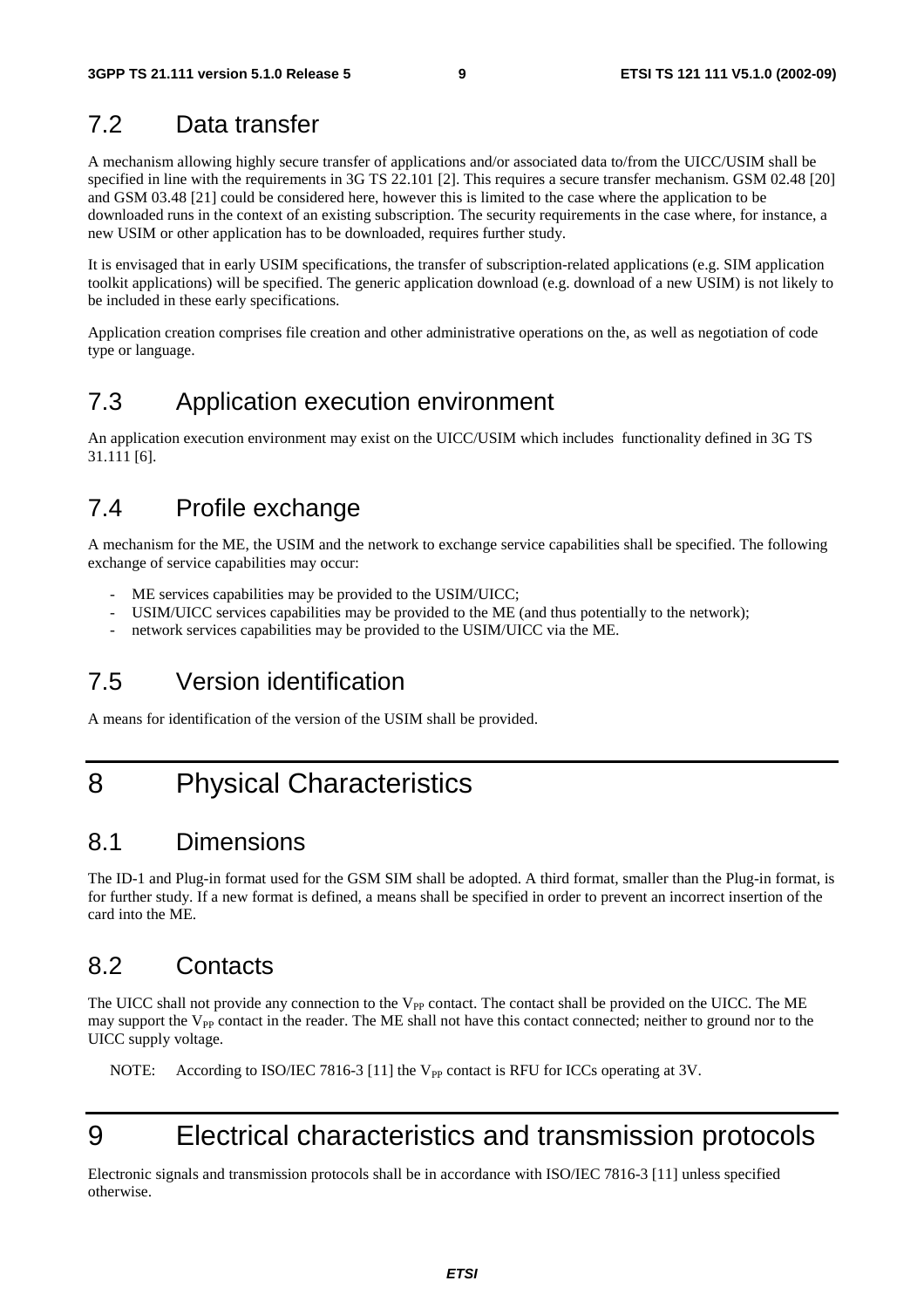The electrical specifications shall at least cover the 1.8V and 3V voltage ranges as specified in GSM 11.12 [9] and GSM 11.18 [10]. Lower voltages may be added in the future. 3G terminals shall not support 5V on the ME-UICC interface. Both ME and UICC shall support operational class indication as defined in ISO/IEC 7816-3 [11]. Both ME and UICC shall support at least two voltage classes.

Both UICC and ME shall support PPS as defined in ISO/IEC 7816-3 [11] with at least the values defined in GSM 11.11 [8].

The ME shall have the capabilities of initiating a warm reset as defined in ISO/IEC 7816-3 [11]. The UICC shall support warm reset as defined in ISO/IEC 7816-3 [11].

NOTE: The warm reset is used during a session when there is a need to restart the USIM due to internal modifications of data caused by user actions or network data downloading.

The UICC may indicate in the ATR to the warm reset that the specific mode is entered automatically, using the parameters that were used prior to the warm reset. In case of a cold reset, the UICC shall enter the negotiable mode.

In addition to the T=0 protocol which is mandatory for the UICC and the ME, the T=1 protocol shall be mandatory for the ME. It is optional for the UICC.

The speed enhancement as specified in GSM 11.11 [8] shall be supported by both the ME and the UICC. Higher interface bit rates than those specified in GSM 11.11 [8] should be considered.

#### 9.1 Power consumption indication

Power consumption figures are to be revised based on the need for more secure authentication algorithms, utilising crypto co-processors. In order to be compatible with the GSM specifications, the UICC shall meet the power consumption specifications set in GSM 11.12 [9] and GSM 11.18 [10] during the ATR. The USIM status information shall contain power consumption information, which is related to the operational class indicated in the ATR and the operating frequency indicated for running the authentication algorithm.

NOTE: The power consumption figure may differ between different applications on the UICC; thus a particular ME may support some applications in a card and reject others, depending on the power consumption values.

The ME may reject the USIM if it can not supply the current indicated in the status information and if this current is above the maximum value defined for use by the UICC for running the USIM.

### 10 Contents of the Elementary Files

#### 10.1 USIM information storage requirements

The USIM shall contain information elements for 3G network operations. The USIM may contain information elements related to the subscriber, 3G services and home environment or service provider related information.

The UICC shall provide storage capability for the following:

- UICC related information:
	- IC card identification: a number uniquely identifying the UICC and the card issuer;
	- Preferred language(s);
	- Directory of applications.
	- USIM related information:
		- Administrative information: indicates mode of operation of the USIM, e.g. normal, type approval;
		- USIM service table: indicates which optional services are provided by the USIM;
		- IMSI:
		- Language indication;
		- Location information;
		- Cipher key (Kc) and cipher key sequence number;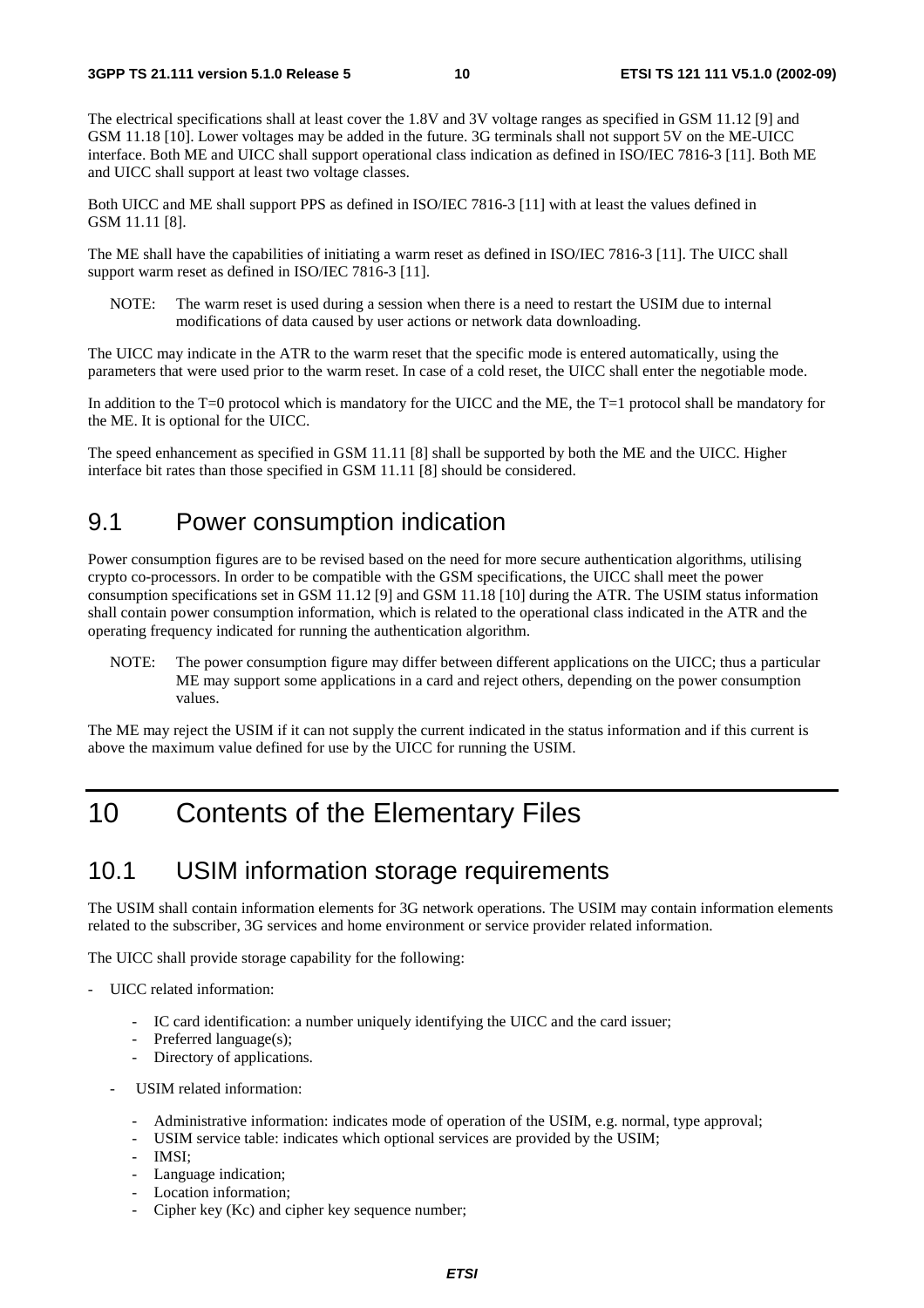- Access control class(es):
- Forbidden PLMNs:
- Phase identification;
- Ciphering Key for GPRS;
- GPRS location information;
- Cell Broadcast related information;
- Emergency call codes;
- Phone numbers (ADN, FDN, SDN);
- Short messages and related parameters;
- Capability and Configuration parameters;
- HPLMN search period [FFS];
- BCCH information: list of carrier frequencies to be used for cell selection [FFS].
- Information accessible to the USIM and other applications:

#### - ADN.

In addition, the USIM shall manage and provide storage for the following information in accordance with the security requirements of clause 5:

- $PIN$
- PIN enabled/disabled indicator;
- PIN error counter:
- Unblock PIN;
- Unblock PIN error counter:
- Data integrity keys;
- Subscriber authentication keys.

### 10.2 Phone Book

The Phone Book feature is based on the ADN functionality as defined in GSM 11.11 [8]. Additional features are identified in the following subclauses. A Phone Book entry consists of a record in an ADN file and, optionally, additional records which are placed in different EFs. In the latter case, a mechanism shall be defined to link all records in the same Phone Book entry. These features shall be supported by the ME while their support by the USIM is optional.

#### 10.2.1 Support of two name fields per entry

The support of two name fields per entry shall be specified to allow, for example, for two different representations of the same name (for example, in Japanese characters and in Latin characters).

#### 10.2.2 Support of multiple phone numbers per entry

The support of multiple phone numbers per entry shall be specified, for example, office, home, fax, mobile or pager. In addition to that, information for identifying those attributes are needed.

#### 10.2.3 Support of email address

The support of email addresses linked to Phone Book entries shall be specified. In addition to that, information for identifying these addresses is needed.

#### 10.2.4 Support of user definable groupings

The specification shall support the grouping of Phone Book entries into groups defined by the user, for example, business and private.

#### 10.2.5 Support of hidden entries

The specification shall support means of marking Phone Book entries as "hidden".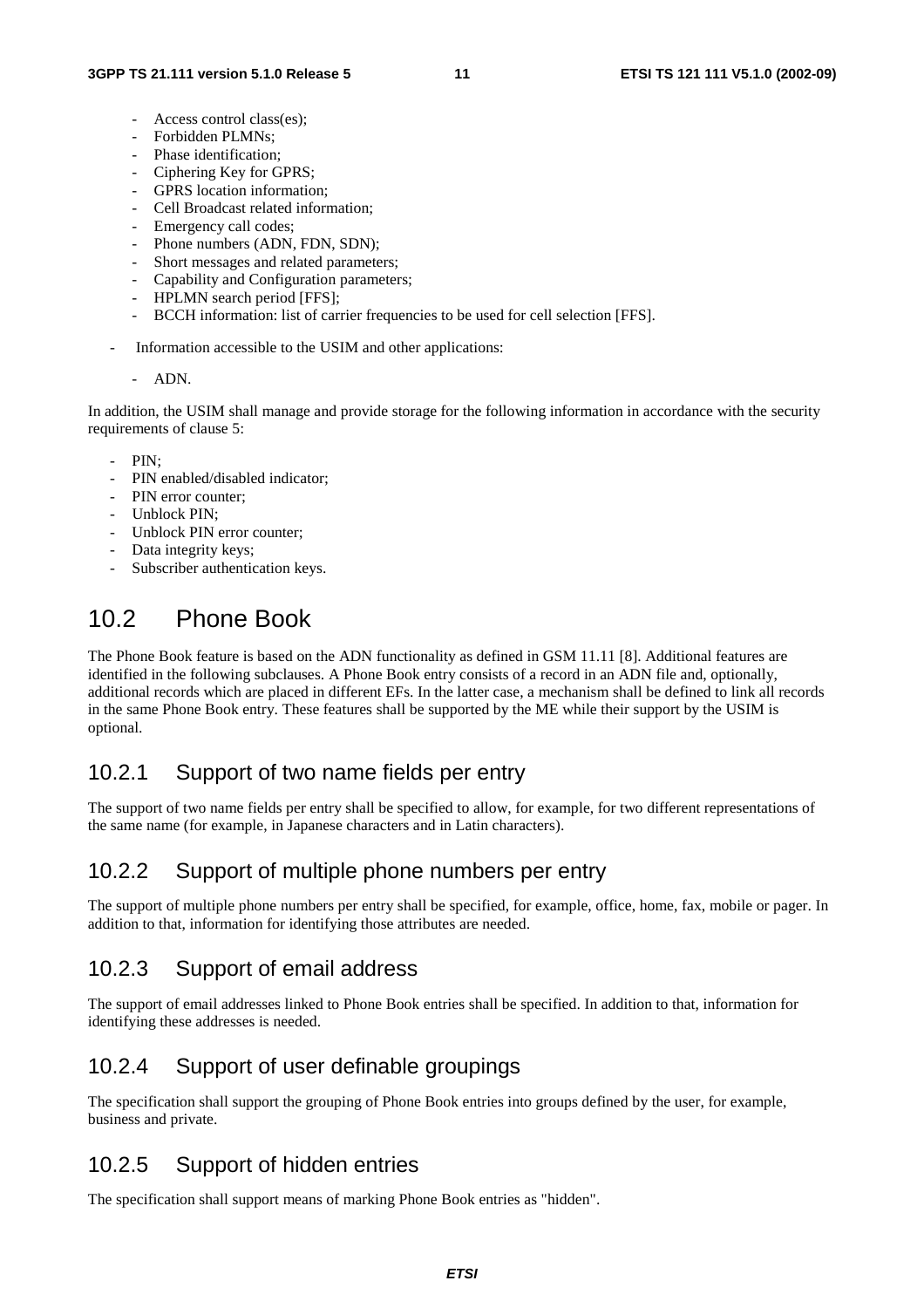#### 10.2.6 Number of entries

The specification shall support storage of at least 500 entries.

#### 10.2.7 Mode of alerting

[FFS]

#### 10.3 Storage of call details

The specification shall support provision of storage for call detail information. The call detail information consists of the following attributes:

- mobile terminated calls:
	- calling party number, date and time, calling party's name and status of call (i.e. answered or missed), duration and [FFS] charge;
- mobile originated calls: called party number, date and time, called party's name, duration and [FFS] charge;
- accumulated duration of preceding calls, separately for mobile originated and mobile terminated calls;
- accumulated charge information of preceding calls [FFS].

Call detail attributes are optional. A value to mark them as "undefined" shall be available.

NOTE 1: The calling/called party's name may be available from the Phone Book.

NOTE 2: The storage of multiparty call information is FFS.

### 11 3G/GSM interworking

#### 11.1 GSM subscribers in a 3G network

3G 22.101 [2]: "UMTS shall provide some mechanisms which permit pre UMTS subscribers to roam easily onto UMTS and access the services."

3G 22.100 [1]: "The UMTS mobile terminal shall support phase 2 and phase 2+ GSM SIMs as access modules to UMTS networks. The services that can be provided in this case may be limited to GSM like services provided within that UMTS network. It shall be up to the UMTS network operator whether or not to accept the use of GSM SIM as access modules in its network".

#### 11.2 3G subscribers in a GSM network

3G 22.101 [2] requires that UMTS shall provide some mechanisms which permit UMTS subscribers to roam easily onto pre-UMTS systems and access the services.

Thus, the specification shall allow the UICC to be used with a dual mode (GSM/ 3G) ME and a GSM ME for the provision of GSM service.

NOTE: This does not, for example, preclude the support of the PDC application on a UICC.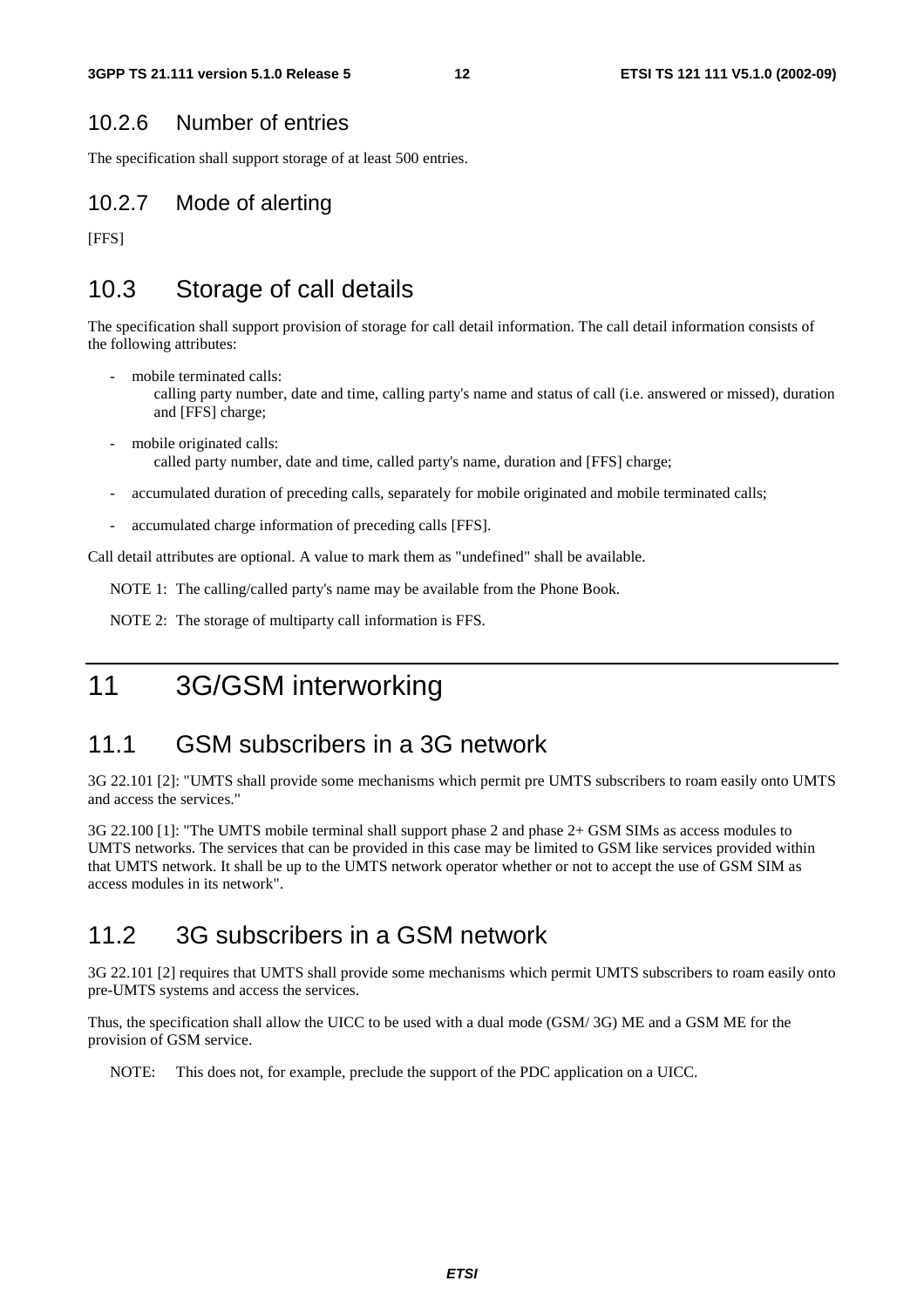# Annex A (Informative): Change history

The table below indicates all change requests that have been incorporated into the present document since it was initially approved by 3GPP TSG-T.

| <b>Change history</b> |              |                 |           |     |     |                                                                                                                                                                               |       |            |
|-----------------------|--------------|-----------------|-----------|-----|-----|-------------------------------------------------------------------------------------------------------------------------------------------------------------------------------|-------|------------|
| Date                  | TSG#         | <b>TSG Doc.</b> | <b>CR</b> | Rev | Cat | <b>Subject/Comment</b>                                                                                                                                                        | Old   | <b>New</b> |
| 1999-06               | TP-03        | TP-99085        |           |     |     | Draft specification first approved at TSG-T #3                                                                                                                                | 2.0.0 | 3.0.0      |
| 1999-12               | TP-06        | TP-99255        | 001       |     | D   | References to new specifications and editorial changes                                                                                                                        | 3.0.0 | 3.0.1      |
| 2000-04               | TP-07        | TP-000017       | 002       |     | F   | Location of the UIA (3GPP integrity algorithm) aligned<br>with 33.102                                                                                                         | 3.0.1 | 3.1.0      |
| 2000-07               | TP-08        | TP-000097       | 003       |     | F   | Clarification of USIM application selection                                                                                                                                   | 3.1.0 | 3.2.0      |
|                       |              | TP-000097       | 004       |     | F   | Alignment with 33.102: removal of Enhanced User                                                                                                                               |       |            |
|                       |              |                 |           |     |     | Identity Confidentiality (EUIC) from R99                                                                                                                                      |       |            |
| 2000-10               | TP-09        | TP-000150       | 005       |     | F   | Partial AID selection requirements                                                                                                                                            | 3.2.0 | 3.3.0      |
| 2001-03               | <b>TP-11</b> |                 |           |     |     | Issued as version 4.0.0 in order to create a complete set<br>of specifications for release 4. The contents of version<br>4.0.0 are identical to the contents of version 3.3.0 | 3.3.0 | 4.0.0      |
| 2002-06               | TP-16        |                 |           |     |     | Issued as version 5.0.0 in order to create a complete set<br>of specifications for release 5. The contents of version<br>5.0.0 are identical to the contents of version 4.0.0 | 4.0.0 | 5.0.0      |
| 2002-09               | <b>TP-17</b> | TP-020208       | 009       |     | Α   | Clarification on the use of the USIM and the SIM                                                                                                                              | 5.0.0 | 5.1.0      |